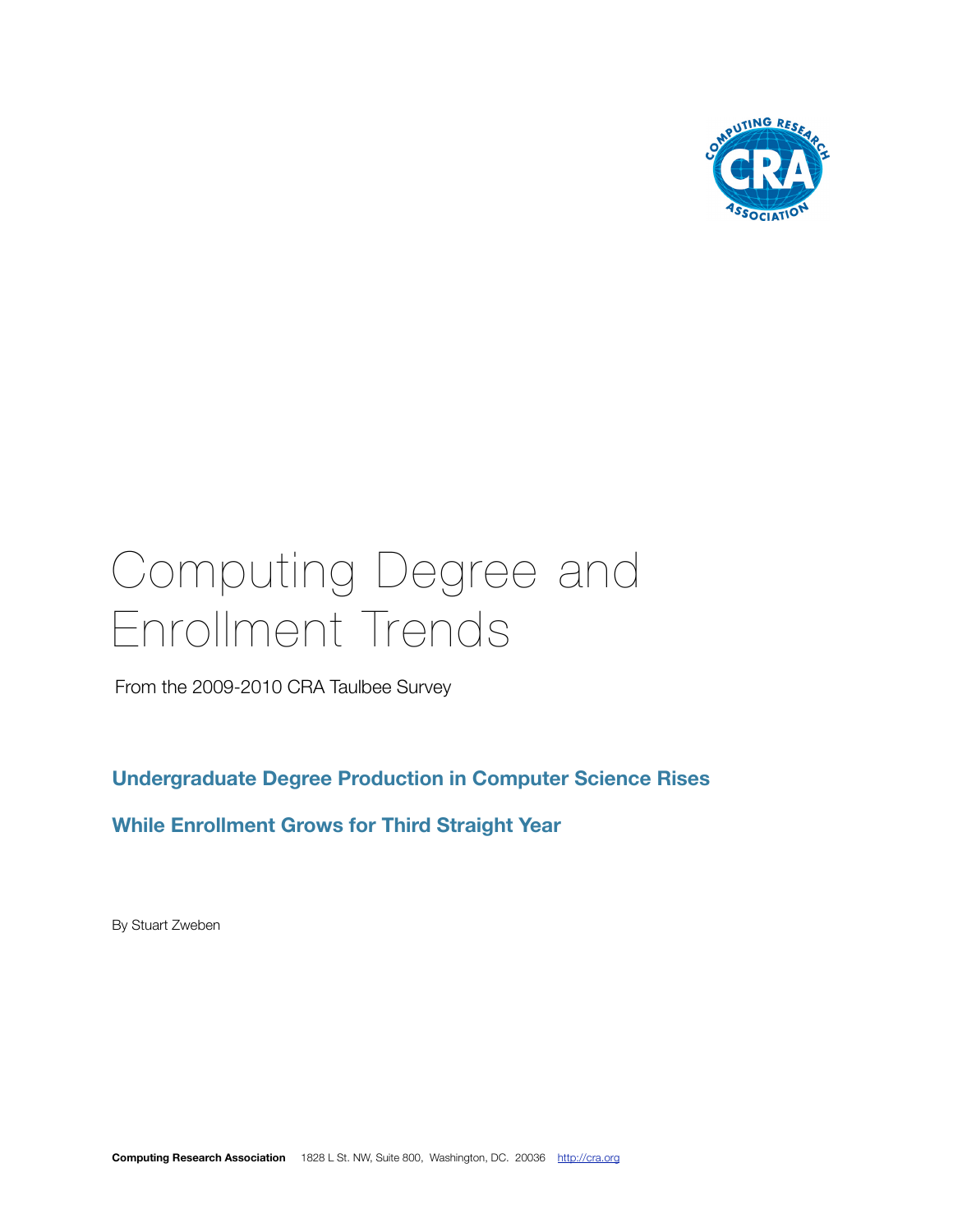

## Executive Summary

### **Summary of Results**

- Total enrollment among U.S. computer science undergraduates increased 10 percent. This is the third straight year of increases in total enrollment, and indicates that the post dot-com decline in undergraduate computing program enrollments is over.
- Overall bachelor's degree production in U.S. computing programs in 2010 rose nearly 11 percent compared to 2009, reversing several years of declining bachelor's degree production.
- Total Ph.D. graduate production held steady in 2009-2010.
- Among CRA member schools, the share of bachelor's degrees in CS granted to females rose to 13.8 percent in 2010, an increase of 2.5 percentage points over 2009. The share of bachelor's degrees in CS granted to minority students held nearly steady at 10.3 percent in 2010.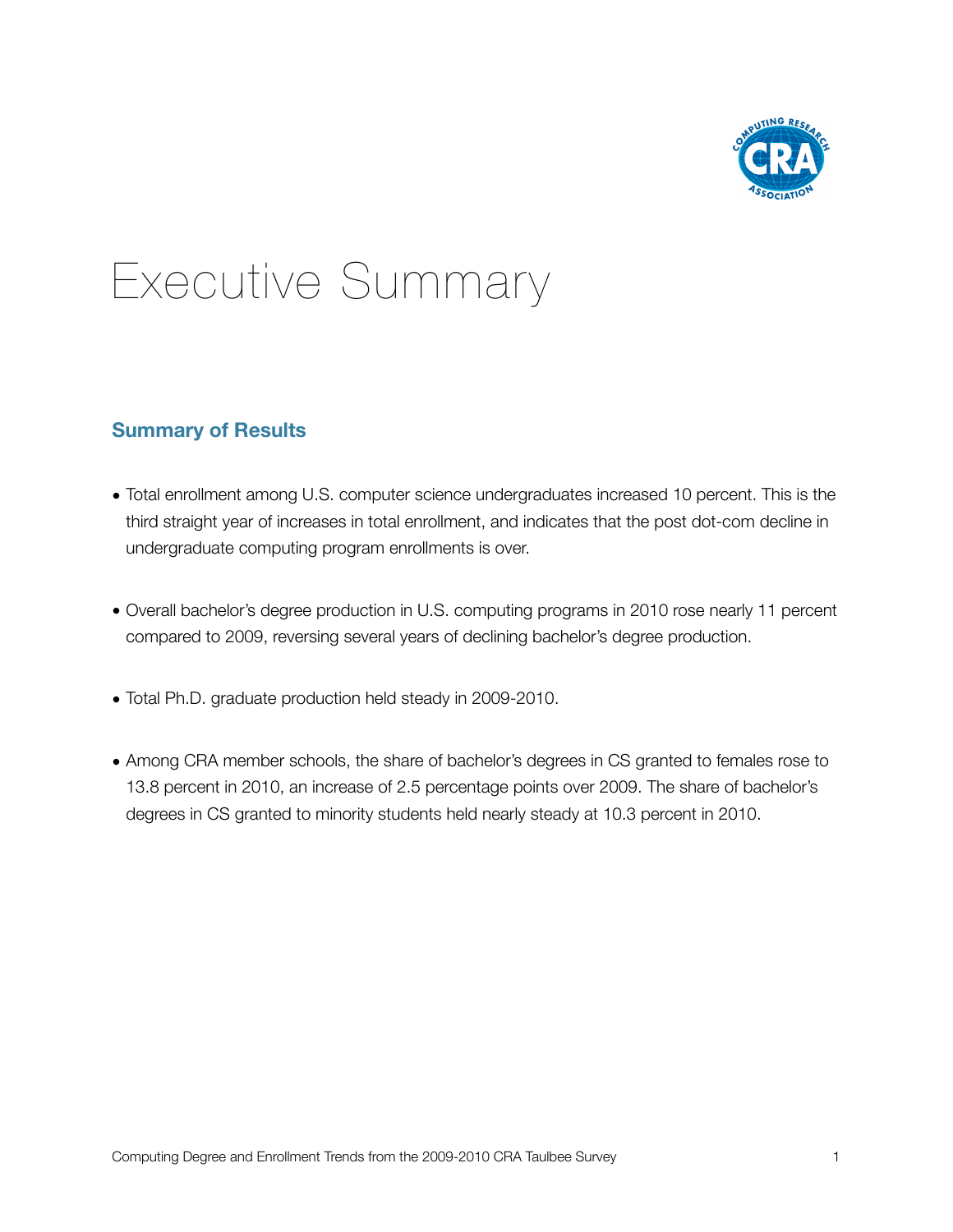

#### **Introduction**

The CRA Taulbee Survey<sup>1</sup> is conducted annually by the Computing Research Association to document trends in student enrollment, degree production, employment of graduates, and faculty salaries in Ph.D.-granting departments of computer science (CS), computer engineering (CE) and information  $(I)^2$  in the United States and Canada. This article and the accompanying figures and tables present the enrollment and degree production results from the 40th annual CRA Taulbee Survey. The full report, which also includes information about faculty size, demographics and salaries, graduate student support and research expenditures, will be available in May 2011 at w[ww.cra.org.](http://www.cra.org)

Information for the survey is gathered from CRA's member institutions during the Fall of each year. Responses received by January 5, 2011 are included in this year's analysis. The period covered by the data varies from table to table. Degree production and enrollment (Ph.D., Master's, and Bachelor's) refer to the previous academic year (2009-2010). Data for new students in all categories refer to the current academic year (2010-2011).

For this report, we surveyed a total of 265 Ph.D.-granting departments. Of the departments surveyed, 195 returned their survey forms, for a response rate of 74 percent. This is higher than last year's 71 percent. There is a lower response rate from the I departments (68 percent – but their participation in the survey continues to increase since they were first included two years ago) and Canadian departments (62 percent), and a typical low response rate (40 percent) from CE programs. We had a good response rate from U.S. CS departments (150 of 184, or 82 percent).

Departments that responded to the survey were sent preliminary results about faculty salaries in December 2010; these results included additional distributional information not contained in this report. The CRA Board views this as a benefit of participating in the survey. We thank all

<span id="page-2-0"></span><sup>1</sup> The title of the survey honors the late Orrin E. Taulbee of the University of Pittsburgh, who conducted these surveys for the Computer Science Board until 1984, with retrospective annual data going back to 1970.

<span id="page-2-1"></span><sup>&</sup>lt;sup>2</sup> Information (I) programs included here are Information Science, Information Systems, Information Technology, Informatics, and related disciplines with a strong computing component. Surveys were sent to CRA members, the CRA Deans group members, and participants in the iSchools Caucus ( [www.ischools.org](http://www.ischools.org) ) who met the criteria of granting Ph.D.s and being located in North America.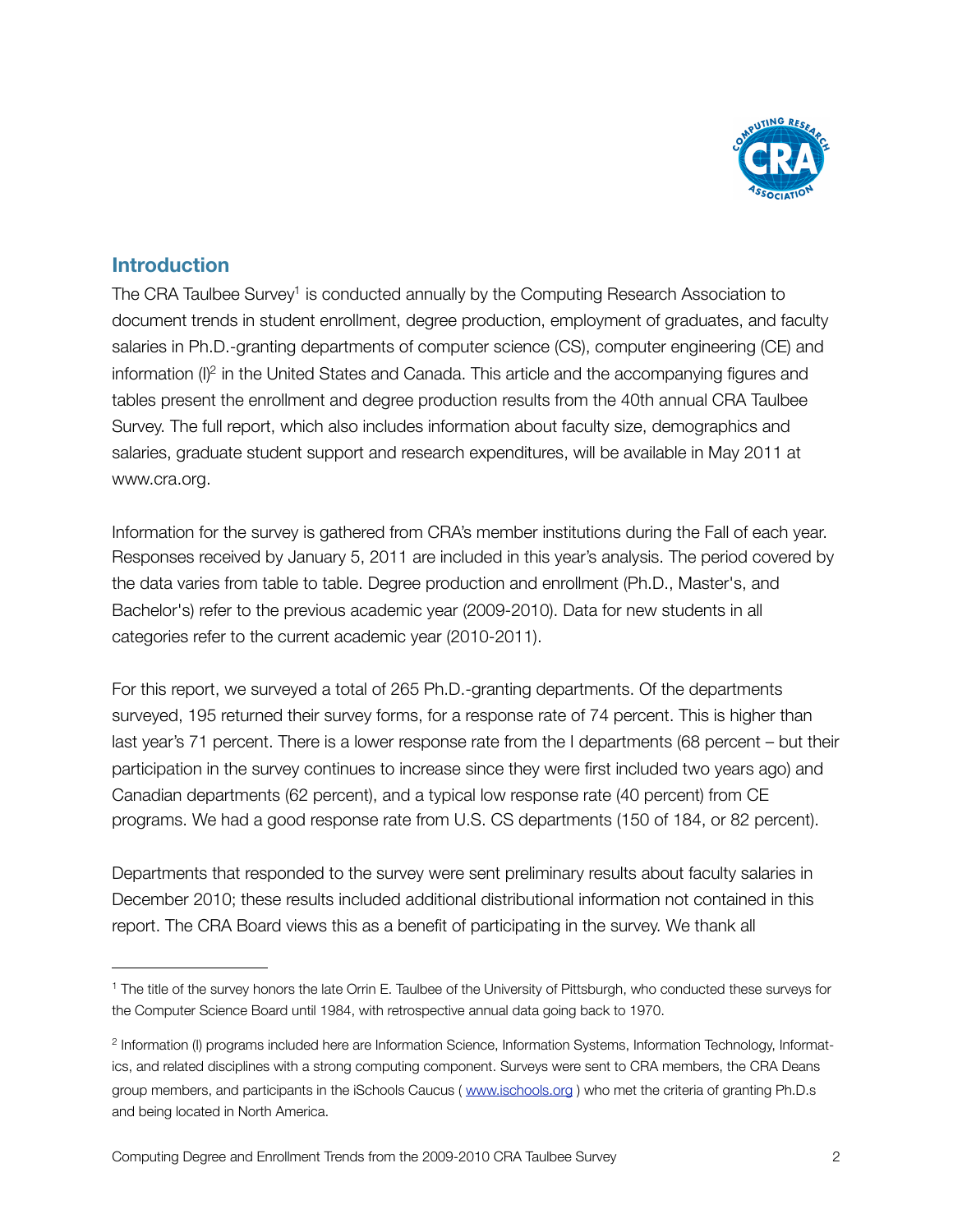

respondents who completed this year's questionnaire. Departments that participated are listed at the end of this article.

|      | Table 1. Number of Respondents to the Taulbee Survey |                     |                 |                     |               |
|------|------------------------------------------------------|---------------------|-----------------|---------------------|---------------|
| Year | <b>US CS Depts.</b>                                  | <b>US CE Depts.</b> | <b>Canadian</b> | <b>US I-Schools</b> | <b>Total</b>  |
| 1995 | 110/133 (83%)                                        | 9/13 (69%)          | 11/16 (69%)     |                     | 130/162 (80%) |
| 1996 | 98/131 (75%)                                         | 8/13 (62%)          | 9/16(56%)       |                     | 115/160 (72%) |
| 1997 | 111/133 (83%)                                        | 6/13(46%)           | 13/17 (76%)     |                     | 130/163 (80%) |
| 1998 | 122/145 (84%)                                        | 7/19 (37%)          | 12/18 (67%)     |                     | 141/182 (77%) |
| 1999 | 132/156 (85%)                                        | 5/24 (21%)          | 19/23 (83%)     |                     | 156/203 (77%) |
| 2000 | 148/163 (91%)                                        | 6/28 (21%)          | 19/23 (83%)     |                     | 173/214 (81%) |
| 2001 | 142/164 (87%)                                        | 8/28 (29%)          | 23/23 (100%)    |                     | 173/215 (80%) |
| 2002 | 150/170 (88%)                                        | 10/28 (36%)         | 22/27 (82%)     |                     | 182/225 (80%) |
| 2003 | 148/170 (87%)                                        | 6/28 (21%)          | 19/27 (70%)     |                     | 173/225 (77%) |
| 2004 | 158/172 (92%)                                        | 10/30 (33%)         | 21/27 (78%)     |                     | 189/229 (83%) |
| 2005 | 156/174 (90%)                                        | 10/31 (32%)         | 22/27 (81%)     |                     | 188/232 (81%) |
| 2006 | 156/175 (89%)                                        | 12/33 (36%)         | 20/28 (71%)     |                     | 188/235 (80%) |
| 2007 | 155/176 (88%)                                        | 10/30 (33%)         | 21/28 (75%)     |                     | 186/234 (79%) |
| 2008 | 151/183 (83%)                                        | 12/32 (38%)         | 20/30 (67%)     | 9/19 (47%)          | 192/264 (73%) |
| 2009 | 147/184 (80%)                                        | 13/31 (42%)         | 16/30 (53%)     | 12/20 (60%)         | 188/265 (71%) |
| 2010 | 150/184 (82%)                                        | 12/30 (40%)         | 18/29 (62%)     | 15/22 (68%)         | 195/265 (74%) |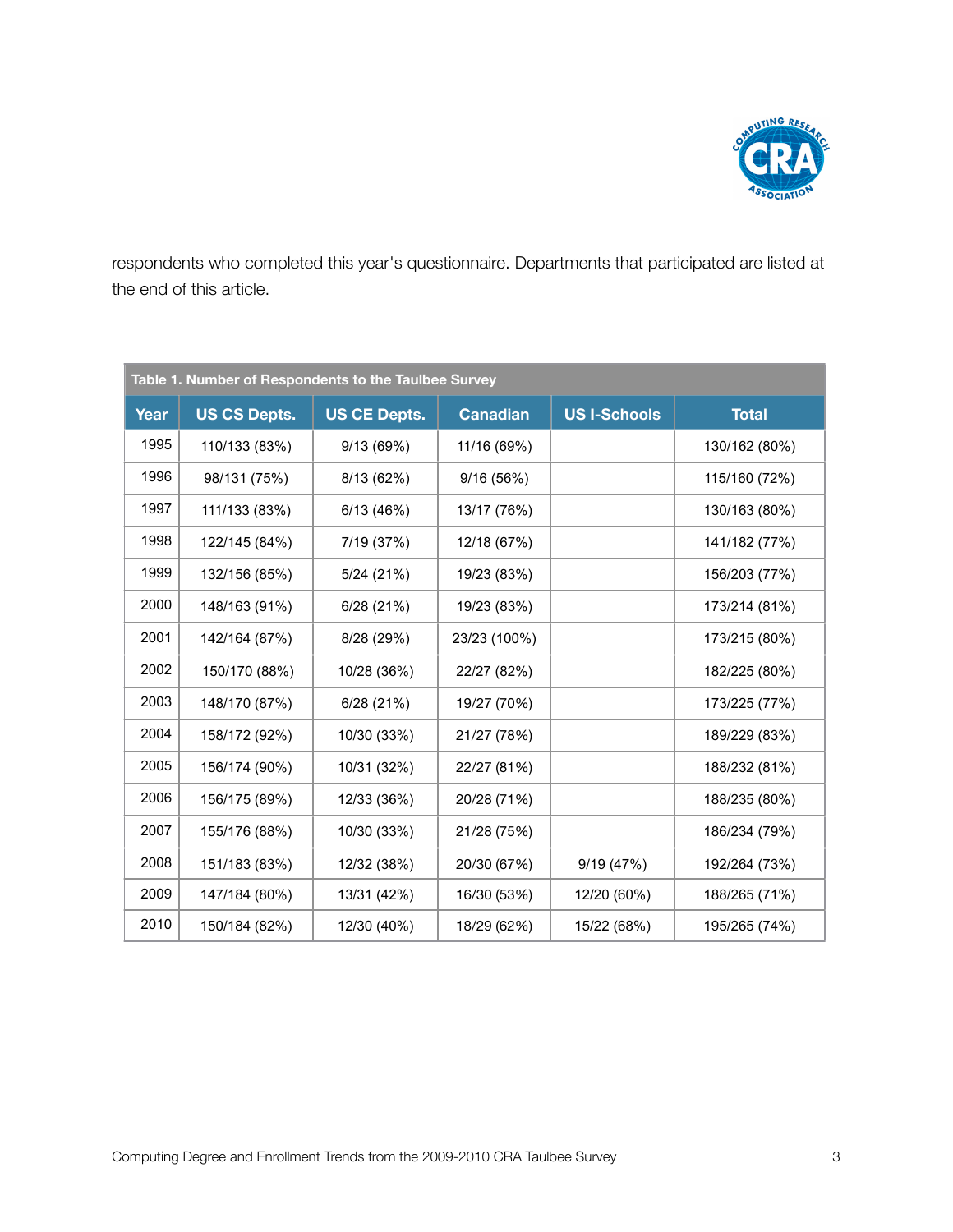

#### **Bachelor's Degree Production and Enrollments**

Overall bachelor's degree production in 2010 rose nearly 11 percent from that in 2009. Bachelor's degree production in US computer science departments also was up more than 9 percent. The increases in new students observed during each of the past two years have resulted in increased degree production, a welcome turnaround from the past several years of declining bachelor's degree production.

**Figure 1. BS Total Enrollment - Avg. Majors per US CS Dept.**



The number of new students in US CS programs continues to increase. The number of new CS majors among US computer science departments is about the same as last year, but there was a huge (50 percent) increase in the number of new pre-majors (students who are pursuing a curriculum for the major in computer science but as yet have not declared their official major). It should be noted that a relatively small number of programs have the pre-major status, and not all of them report data every year. For

programs who reported nonzero numbers of premajors last year and this year, the increase was 22

percent. Total enrollment among majors and pre-majors in US CS departments increased 10 percent. This is the third straight year of increases in total enrollment, and indicates that the post "dot-com crash" decline in undergraduate computing program enrollments is over.

In Canada, the number of new CS majors increased for the third straight year, by nearly 4 percent, while the total number of CS



majors declined by nearly 8 percent. Bachelor's degree production in Canada increased by more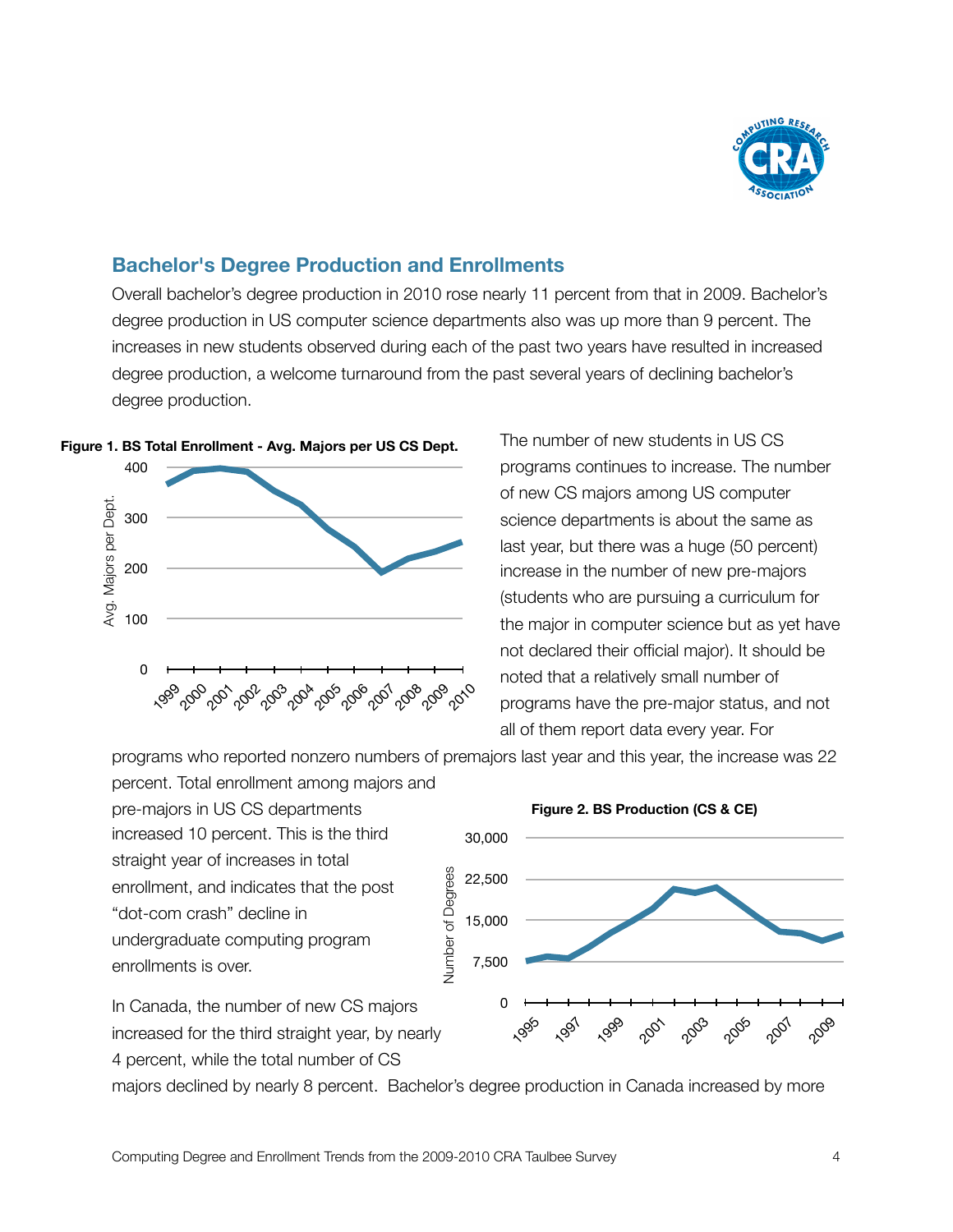

than 15 percent. Since there are relatively few Canadian departments reporting, these trends are significantly influenced by the specific departments reporting.

Because of the newness of the I-school data and the increasing number of I-schools reporting, it is not appropriate to try to discern any enrollment patterns at this time. Computer engineering enrollment data appears comparable to that from last year in aggregate, for the second year in a row, although there are more pre-majors this year.

The fraction of women among bachelor's graduates increased this year in all three areas (CS, CE and I), though only 13.8 percent of bachelor's graduates in CS, 10.4 percent in CE, and 14.5 percent in I, were women. Ethnicity patterns were similar to last year, though this year there are somewhat fewer Whites and more Non-resident Alien graduates in both CS and I programs.

| Table 2. Gender of Bachelor's Recipients |           |       |           |       |       |       |              |       |
|------------------------------------------|-----------|-------|-----------|-------|-------|-------|--------------|-------|
|                                          | <b>CS</b> |       | <b>CE</b> |       |       |       | <b>Total</b> |       |
| Male                                     | 7,622     | 86.2% | 1,427     | 89.6% | 1,625 | 85.5% | 10,674       | 86.6% |
| Female                                   | 1,216     | 13.8% | 166       | 10.4% | 275   | 14.5% | 1,657        | 13.4% |
| <b>Total with Gender</b><br>Data         | 8,838     |       | 1,593     |       | 1,900 |       | 12,331       |       |
| Unknown                                  | 170       |       | 0         |       | 0     |       | 170          |       |
| Total                                    | 9,008     |       | 1,593     |       | 1,900 |       | 12,501       |       |

| Table 3. Ethnicity of Bachelor's Recipients |       |        |           |         |       |             |              |       |
|---------------------------------------------|-------|--------|-----------|---------|-------|-------------|--------------|-------|
|                                             |       | $\csc$ | <b>CE</b> |         |       |             | <b>Total</b> |       |
| Nonresident Alien                           | 584   | 8.4%   | 99        | 7.1%    | 73    | 4.8%        | 756          | 7.6%  |
| American Indian or Alaska Native            | 27    | 0.4%   | 6         | $0.4\%$ | 13    | 0.9%        | 46           | 0.5%  |
| Asian                                       | 1,034 | 14.8%  | 250       | 17.9%   | 173   | 11.4%       | 1,457        | 14.7% |
| Black or African-American                   | 236   | 3.4%   | 57        | 4.1%    | 120   | 7.9%        | 413          | 4.2%  |
| Native Hawaiian or Pacific Is-              |       |        |           |         |       |             |              |       |
| llander                                     | 20    | 0.3%   | 3         | 0.2%    | 3     | 0.2%        | 26           | 0.3%  |
| <b>White</b>                                | 4,650 | 66.5%  | 901       | 64.6%   |       | 1,024 67.2% | 6,575        | 66.4% |
| Multiracial, not Hispanic                   | 65    | 0.9%   | 13        | 0.9%    | 1     | 0.1%        | 79           | 0.8%  |
| Resident Hispanic, any race                 | 373   | 5.3%   | 65        | 4.7%    | 116   | 7.6%        | 554          | 5.6%  |
| <b>Total with Ethnicity Data</b>            | 6,989 |        | 1,394     |         | 1,523 |             | 9,906        |       |
| Resident, race/ethnicity unknown            | 455   |        | 96        |         | 119   |             | 670          |       |
| Residency unknown                           | 1,564 |        | 103       |         | 258   |             | 1,925        |       |
| Total                                       | 9,008 |        | 1,593     |         | 1,900 |             | 12,501       |       |

Computing Degree and Enrollment Trends from the 2009-2010 CRA Taulbee Survey 5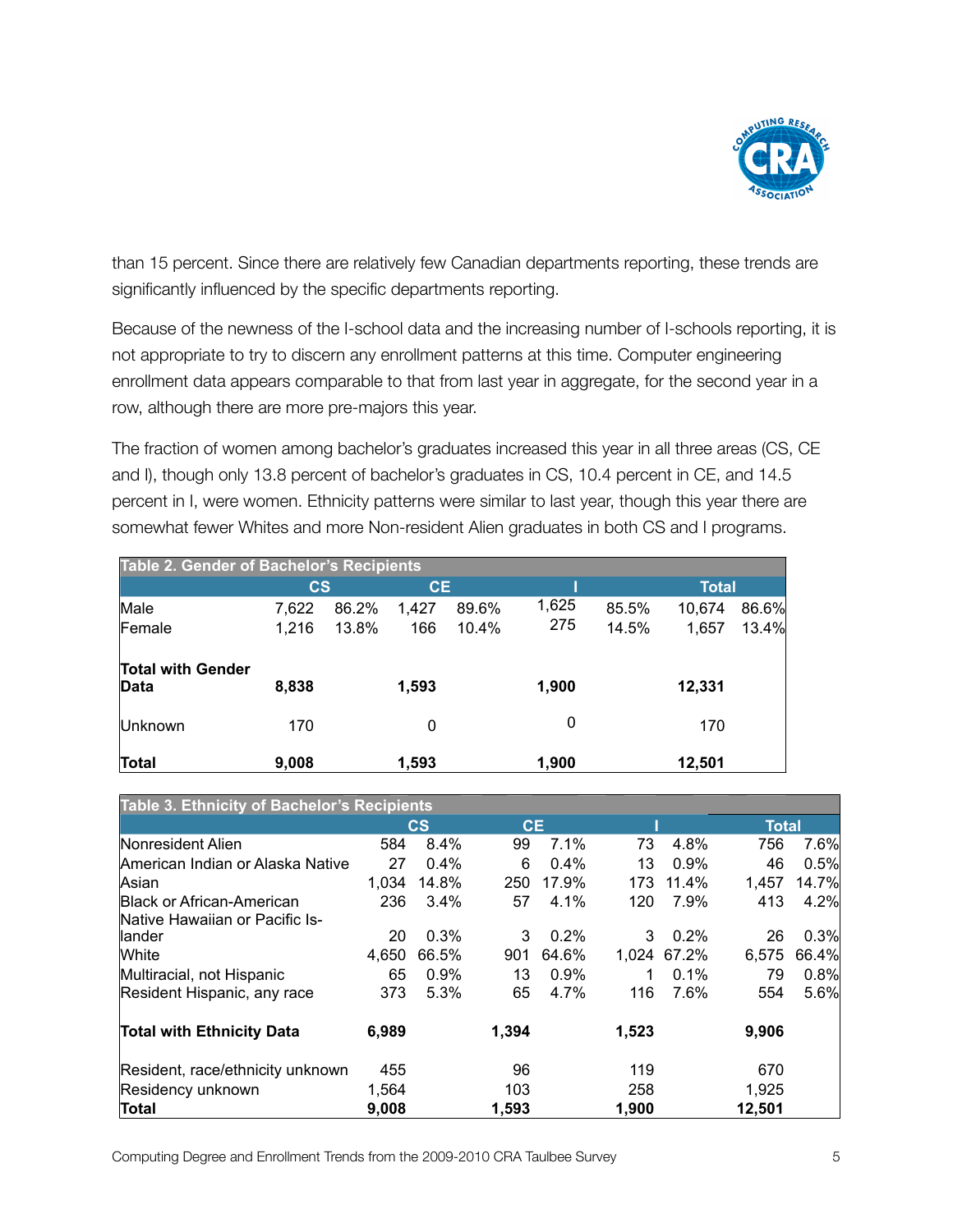

#### **Master's Degree Production and Enrollments**

Master's degree production in CS was flat in 2009-10 with 6,851 graduates. Production declined in CE departments and increased in I departments, the reverse of what was experienced last year. However, these changes may reflect nothing more than changes in the programs reporting.

There were very small changes in 2009-10 in the proportion of female graduates among master's recipients. There has been little change in the gender balance among CS master's recipients for many years. A higher fraction of the I-school master's recipients were Non-resident Aliens in 2009-10. In CE departments, the reverse held, with a corresponding increase in the fraction of master's graduates who were White. CS programs showed little change in ethnicity characteristics, if Non-resident Aliens and Asians are combined.

There is an increase in the number of new master's students in CS programs this year. Changes in new enrollment among CE and I school programs appear consistent with changes in the number of departments in these categories that reported.

| Table 4. Master's Degree Recipients for 2009-2010 by Department Type |        |         |           |       |       |       |              |       |
|----------------------------------------------------------------------|--------|---------|-----------|-------|-------|-------|--------------|-------|
|                                                                      | $\csc$ |         | <b>CE</b> |       |       |       | <b>Total</b> |       |
| Total US CS                                                          | 6.307  | 92.1%   | 475       | 62.1% | 625   | 32.5% | 7.407        | 77.6% |
| US CE                                                                | 0      | $0.0\%$ | 204       | 26.7% | 14    | 0.7%  | 218          | 2.3%  |
| US Information                                                       | 0      | $0.0\%$ | 0         | 0.0%  | 1,287 | 66.8% | 1,287        | 13.5% |
| Canadian                                                             | 544    | 7.9%    | 86        | 11.2% | 20    | 0.0%  | 630          | 6.6%  |
| Total                                                                | 6.851  |         | 765       |       | 1.926 |       | 9.542        |       |

| <b>Table 5. Gender of Master's Recipients</b> |                        |       |           |       |       |       |              |       |
|-----------------------------------------------|------------------------|-------|-----------|-------|-------|-------|--------------|-------|
|                                               | $\mathbf{c}\mathbf{s}$ |       | <b>CE</b> |       |       |       | <b>Total</b> |       |
| Male                                          | 5,381                  | 79.0% | 594       | 77.6% | 945   | 49.1% | 6,920        | 72.8% |
| Female                                        | 1,434                  | 21.0% | 171       | 22.4% | 981   | 50.9% | 2,586        | 27.2% |
| <b>Total with Gender</b><br>Data              | 6,815                  |       | 765       |       | 1,926 |       | 9,506        |       |
| Unknown                                       | 36                     |       | 0         |       | 0     |       | 36           |       |
| Total                                         | 6,851                  |       | 765       |       | 1,926 |       | 9,542        |       |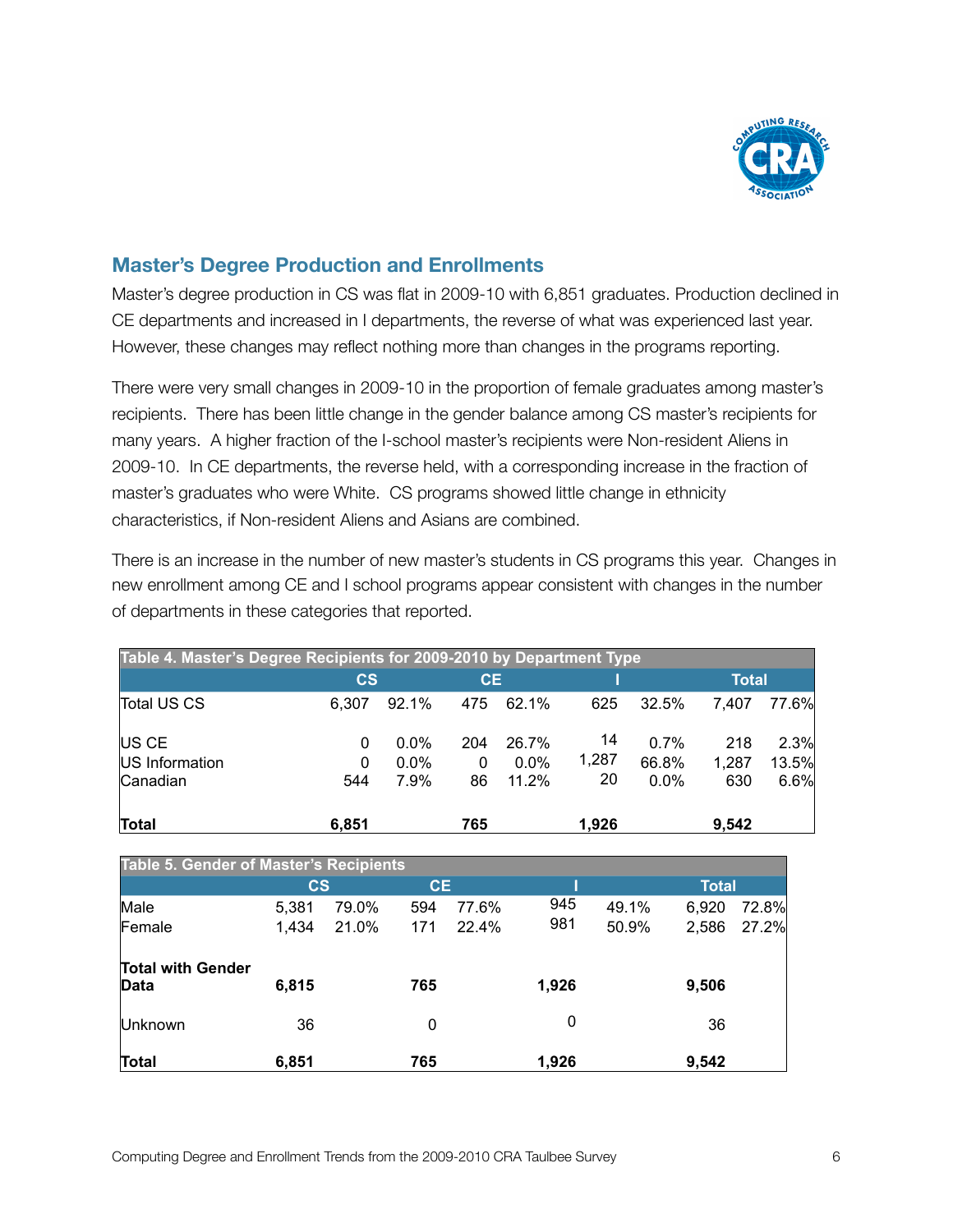

| <b>Table 6. Ethnicity of Master's Recipients</b> |       |                        |              |         |       |           |              |             |
|--------------------------------------------------|-------|------------------------|--------------|---------|-------|-----------|--------------|-------------|
|                                                  |       | $\mathbf{c}\mathbf{s}$ | <b>CE</b>    |         |       |           | <b>Total</b> |             |
| Nonresident Alien                                | 3,585 | 59.0%                  | 381          | 57.0%   |       | 380 23.1% |              | 4,346 51.8% |
| American Indian or Alaska Native                 | 9     | $0.1\%$                |              | 0.1%    | 13    | $0.8\%$   | 23           | 0.3%        |
| Asian                                            | 646   | 10.6%                  | 88           | 13.2%   | 167   | 10.2%     | 901          | 10.7%       |
| <b>Black or African-American</b>                 | 78    | 1.3%                   | 10           | 1.5%    | 75    | 4.6%      | 163          | 1.9%        |
| Native Hawaiian or Pacific Islander              | 14    | 0.2%                   | 1            | 0.1%    | 4     | 0.2%      | 19           | 0.2%        |
| <b>White</b>                                     | 1,620 | 26.7%                  | 164          | 24.6%   | 927   | 56.4%     | 2.711        | 32.3%       |
| Multiracial, not Hispanic                        | 15    | 0.2%                   | $\mathbf{0}$ | $0.0\%$ | 10    | $0.6\%$   | 25           | 0.3%        |
| Resident Hispanic, any race                      | 110   | 1.8%                   | 23           | 3.4%    | 68    | 4.1%      | 201          | 2.4%        |
| <b>Total with Ethnicity Data</b>                 | 6,077 |                        | 668          |         | 1,644 |           | 8,389        |             |
| Resident, race/ethnicity unknown                 | 267   |                        | 89           |         | 184   |           | 540          |             |
| Residency unknown                                | 507   |                        | 8            |         | 98    |           | 613          |             |
| Total                                            | 6.851 |                        | 765          |         | 1.926 |           | 9,542        |             |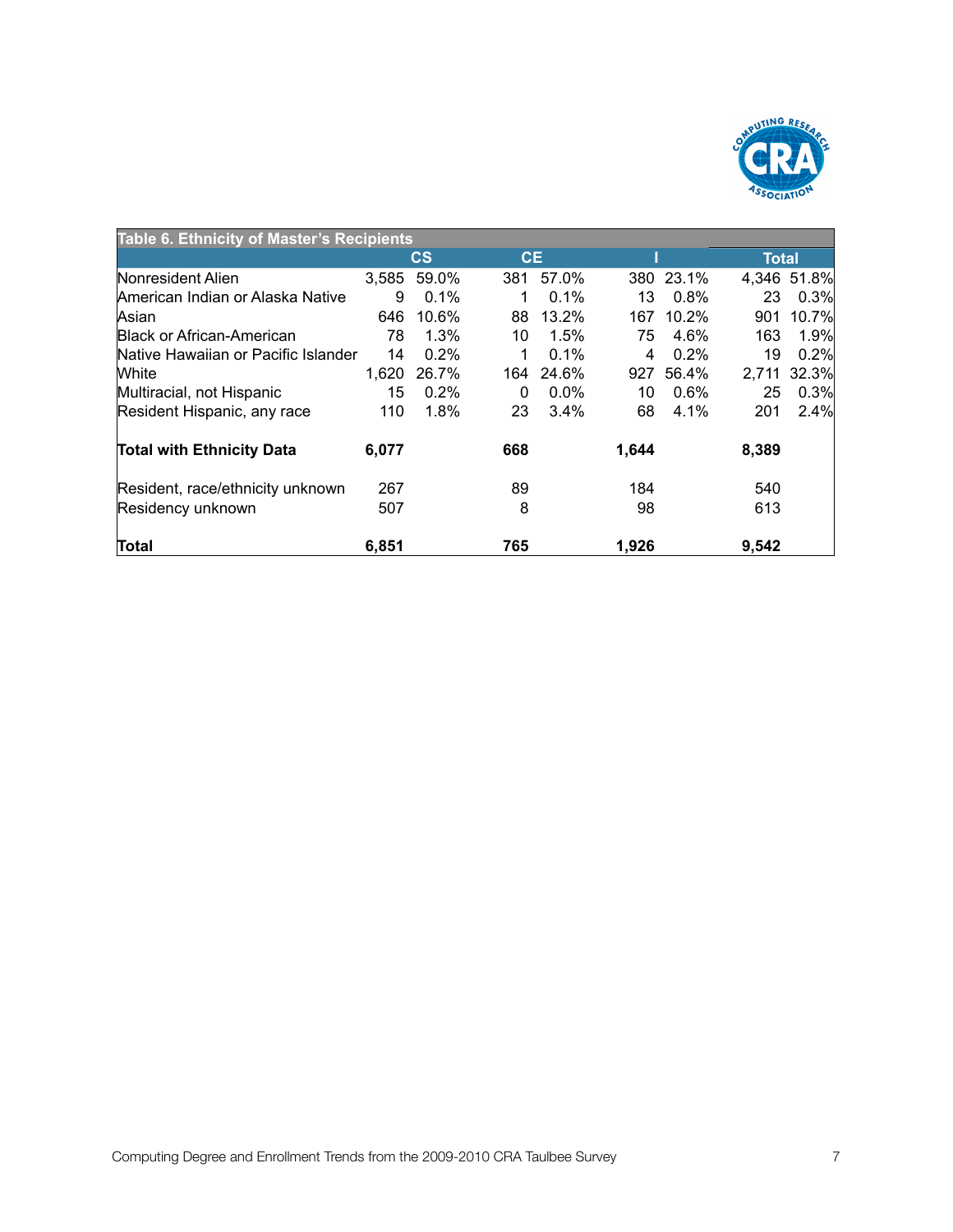

#### **Ph.D. Degree Production, Enrollments and Employment**

Total Ph.D. production in computing programs held steady in 2009-10, with 1,772 degrees granted. Computer science degree production also was relatively flat (1,501 vs. 1,468 last year). This follows a drop in production last year. A smaller fraction of this year's computer science graduates were women (18.8 per cent vs. 20.8 per cent last year) while a larger fraction of this year's I school graduates were women (40.2 per cent vs. 36.1 per cent last year). A larger fraction of this year's graduates were White (36.7 per cent vs. 33.3 per cent last year). This change was largest at I schools, where there was a 15 per cent larger fraction of Whites and a 10 per cent smaller fraction of Non-resident Aliens, but again, this may reflect differences in the reporting departments.



The number of new Ph.D. students overall is about the same as last year (2,962 this year vs 2,995 last year), for the second year in a row. The number of new students in computer engineering programs declined, however. This year, there was a decline in the proportion of new doctoral students from outside North America, from 59.1 percent last year to 56.8 per cent this year.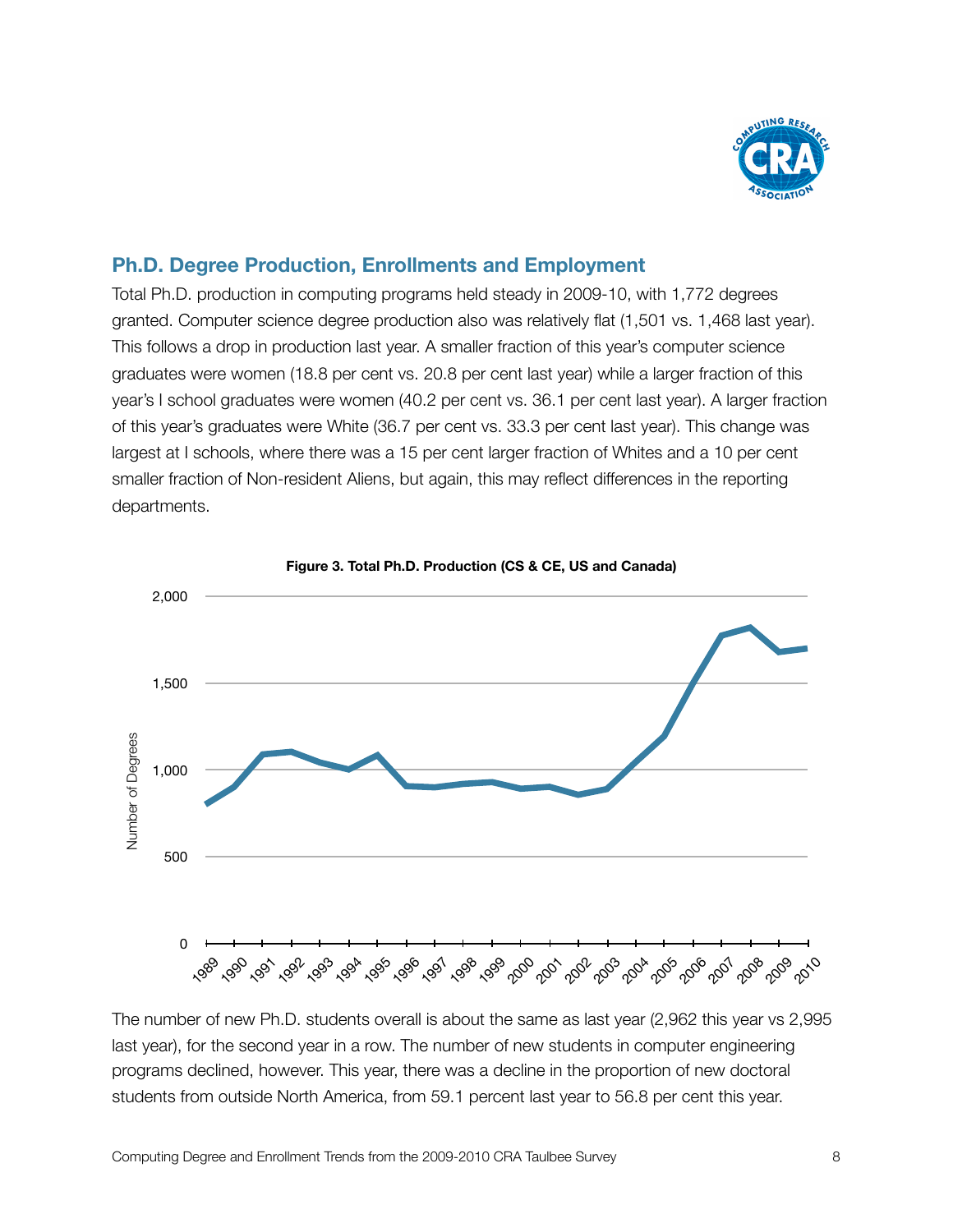

However, this still is greater than the 54 per cent from outside North America two years ago. Total enrollment in computer science doctoral programs is comparable to that of last year, after accounting for the increased number of departments reporting this year.

| Table 7. New PhD Students from Outside North America |                        |           |         |                                    |                  |                                             |
|------------------------------------------------------|------------------------|-----------|---------|------------------------------------|------------------|---------------------------------------------|
|                                                      | $\mathbf{c}\mathbf{s}$ | <b>CE</b> | Π       | <b>Total New</b><br><b>Outside</b> | <b>Total New</b> | % Outside<br><b>North</b><br><b>America</b> |
| <b>Total US CS</b>                                   | 1,313                  | 87        | 35      | 1,435                              | 2,560            | 56.1%                                       |
| <b>IUS CE</b>                                        | 0                      | 69        | 7       | 76<br>33                           | 98               | 77.6%                                       |
| US Information<br>Canadian                           | 0<br>135               | 0<br>4    | 33<br>0 | 139                                | 104<br>200       | 31.7%<br>69.5%                              |
| Total                                                | 1,448                  | 160       | 75      | 1,683                              | 2,962            | 56.8%                                       |
| Total New                                            | 2,561                  | 216       | 185     | 2,962                              |                  |                                             |
| % Outside                                            | 56.5%                  | 74.1%     | 40.5%   | 56.8%                              |                  |                                             |

More doctoral graduates specialized in artificial intelligence, informatics: biomedical/other science, operating systems, scientific computing and social computing this year than did so last year, while a smaller proportion specialized in databases/information retrieval (second year in a row), humancomputer interaction, and high-performance computing. There have been few long-term trends in these specialization data over the years, so these year-to-year differences should not be construed as necessarily indicative of any shift in emphasis.

Only 8.2 per cent of the 2009-10 graduates went into tenure-track positions at North American Ph.D.-granting departments, down from 10.4 per cent the previous year. Also, only 44.7 per cent of doctoral graduates went into industry, compared with 47.1 percent of 2008-09 graduates. There was an increased fraction of Ph.D. graduates who took post doctoral positions at North American Ph.D.-granting departments (19.5 percent vs. 15.0 per cent the previous year; just two years ago this fraction was 10 per cent). These statistics clearly reflect the U.S. economic situation during last year's hiring period. The proportion of new doctoral graduates who were not employed remained at about 1 percent.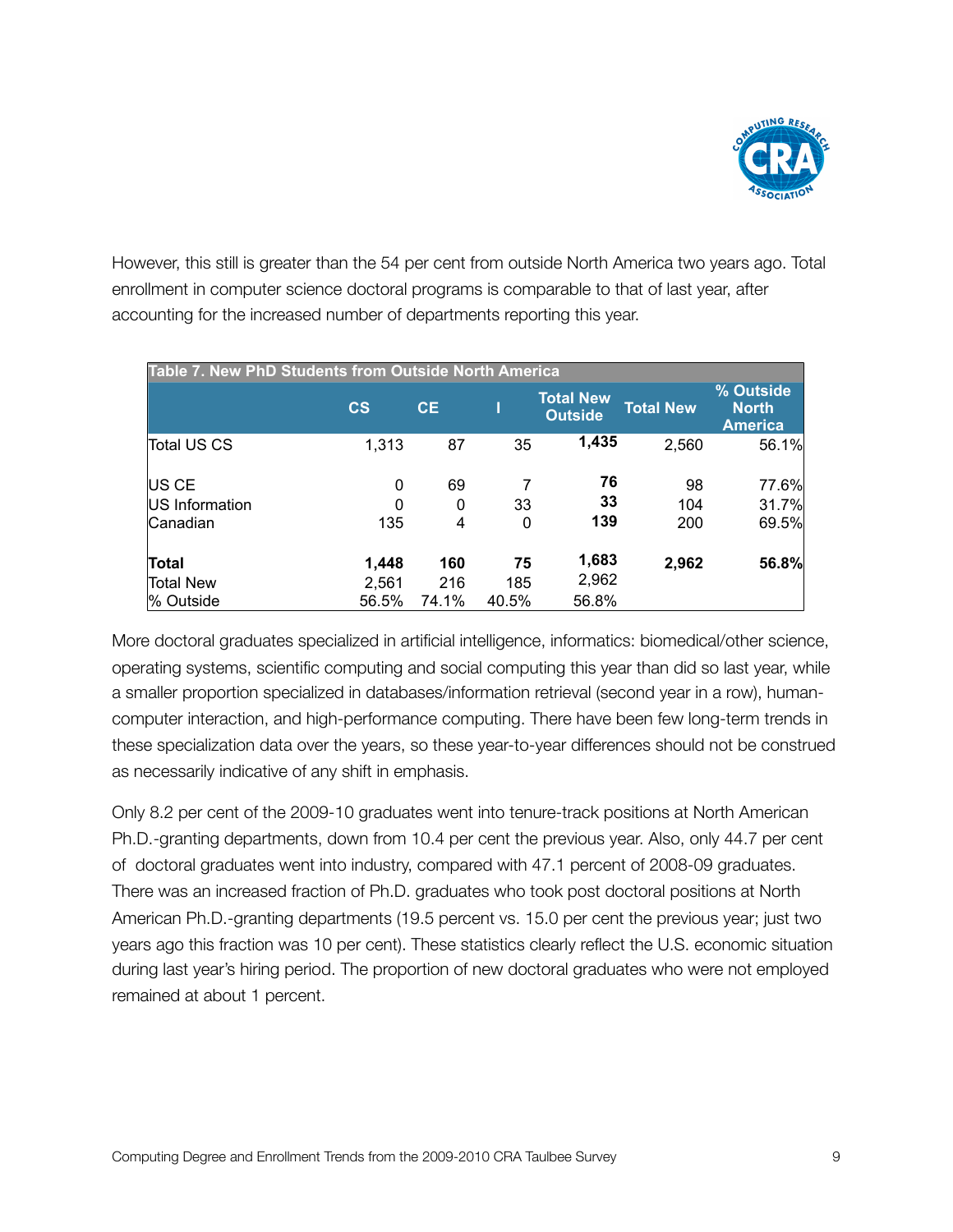

| Table 10. PhD Program Total Enrollment by Gender |                        |       |           |       |     |       |              |       |
|--------------------------------------------------|------------------------|-------|-----------|-------|-----|-------|--------------|-------|
|                                                  | $\mathbf{c}\mathbf{s}$ |       | <b>CE</b> |       |     |       | <b>Total</b> |       |
| Male                                             | 10,290                 | 81.2% | 1.141     | 82.8% | 589 | 59.3% | 12,020       | 79.9% |
| Female                                           | 2,300                  | 18.2% | 237       | 17.2% | 404 | 40.6% | 2,941        | 19.6% |
| <b>Total have Gen-</b><br>der Data for           | 12,590                 |       | 1,378     |       | 993 |       | 14,961       |       |
| Unknown                                          | 76                     |       | 0         |       | 1   |       | 77           |       |
| Total                                            | 12,666                 |       | 1,378     |       | 994 |       | 15,038       |       |

| Table 11. PhD Program Total Enrollment by Ethnicity         |        |         |           |         |     |           |              |       |
|-------------------------------------------------------------|--------|---------|-----------|---------|-----|-----------|--------------|-------|
|                                                             |        | cs      | <b>CE</b> |         |     |           | <b>Total</b> |       |
| Nonresident Alien                                           | 6,395  | 50.5%   | 866       | 62.8%   | 403 | 40.5%     | 7,664        | 51.0% |
| American Indian or Alaska Native                            | 18     | $0.1\%$ | 1         | $0.1\%$ | 5   | 0.5%      | 24           | 0.2%  |
| Asian                                                       | 926    | 7.3%    | 97        | 7.0%    | 88  | 8.9%      | 1,111        | 7.4%  |
| Black or African-American<br>Native Hawaiian or Pacific Is- | 245    | 1.9%    | 23        | 1.7%    | 37  | 3.7%      | 305          | 2.0%  |
| llander                                                     | 35     | 0.3%    | 1         | $0.1\%$ | 6   | 0.6%      | 42           | 0.3%  |
| White                                                       | 3,745  | 29.6%   | 263       | 19.1%   |     | 368 37.0% | 4,376        | 29.1% |
| Multiracial, not Hispanic                                   | 13     | 0.1%    | 1         | $0.1\%$ | 4   | $0.4\%$   | 18           | 0.1%  |
| Resident Hispanic, any race                                 | 171    | 1.4%    | 19        | 1.4%    | 19  | 1.9%      | 209          | 1.4%  |
| <b>Total have Ethnicity Data for</b>                        | 11,548 |         | 1,271     |         | 930 |           | 13,749       |       |
| Resident, race/ethnicity unknown                            | 474    |         | 90        |         | 59  |           | 623          |       |
| Residency unknown                                           | 644    |         | 17        |         | 5   |           | 666          |       |
| Total                                                       | 12,666 |         | 1,378     |         | 994 |           | 15,038       |       |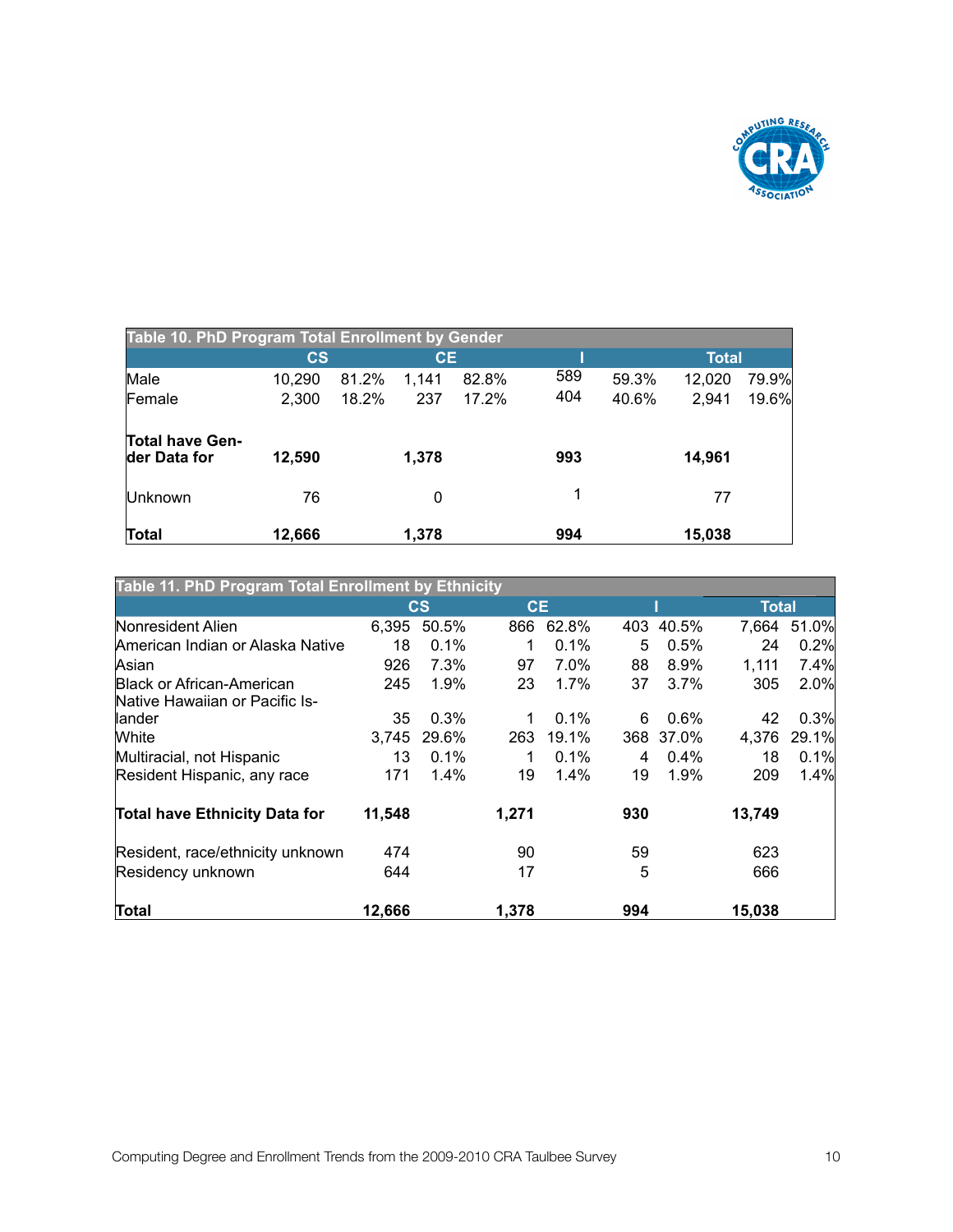

| Table 12. Gender of PhD Recipients by Type of Degree |                        |       |           |       |     |       |              |       |
|------------------------------------------------------|------------------------|-------|-----------|-------|-----|-------|--------------|-------|
|                                                      | $\mathbf{c}\mathbf{s}$ |       | <b>CE</b> |       |     |       | <b>Total</b> |       |
| Male                                                 | 1,169                  | 81.2% | 148       | 84.6% | 67  | 59.8% | 1,384        | 80.1% |
| Female                                               | 271                    | 18.8% | 27        | 15.4% | 45  | 40.2% | 343          | 19.9% |
| Total known                                          |                        |       |           |       |     |       |              |       |
| Gender                                               | 1,440                  |       | 175       |       | 112 |       | 1,727        |       |
| <b>Unknown</b>                                       | 41                     |       | 2         |       | 2   |       | 45           |       |
| <b>Total</b>                                         | 1,481                  |       | 177       |       | 114 |       | 1,772        |       |

| Table 13. Ethnicity of PhD Recipients by Type of Degree |       |                        |           |         |     |       |              |       |
|---------------------------------------------------------|-------|------------------------|-----------|---------|-----|-------|--------------|-------|
|                                                         |       | $\mathbf{c}\mathbf{s}$ | <b>CE</b> |         |     |       | <b>Total</b> |       |
| Nonresident Alien                                       | 613   | 45.8%                  | 108       | 63.2%   | 33  | 30.0% | 754          | 46.5% |
| American Indian or Alaska Native                        | 3     | 0.2%                   | $\Omega$  | $0.0\%$ |     | 0.9%  | 4            | 0.2%  |
| Asian                                                   | 169   | 12.6%                  | 23        | 13.5%   | 15  | 13.6% | 207          | 12.8% |
| <b>Black or African-American</b>                        | 17    | 1.3%                   | 2         | 1.2%    | 2   | 1.8%  | 21           | 1.3%  |
| Native Hawaiian or Pacific Is-                          |       |                        |           |         |     |       |              |       |
| llander                                                 | 7     | 0.5%                   | $\Omega$  | $0.0\%$ | 0   | 0.0%  | 7            | 0.4%  |
| <b>White</b>                                            | 503   | 37.6%                  | 35        | 20.5%   | 56  | 50.9% | 594          | 36.7% |
| Multiracial, not Hispanic                               | 5     | 0.4%                   | $\Omega$  | $0.0\%$ | 0   | 0.0%  | 5            | 0.3%  |
| Resident Hispanic, any race                             | 22    | 1.6%                   | 3         | 1.8%    | 3   | 2.7%  | 28           | 1.7%  |
| <b>Total with Ethnicity Data</b>                        | 1,339 |                        | 171       |         | 110 |       | 1,620        | 92.1% |
| Resident, race/ethnicity unknown                        | 26    |                        | 6         |         | 3   |       | 35           |       |
| Residency unknown                                       | 116   |                        | $\Omega$  |         |     |       | 117          |       |
| Total                                                   | 1,481 |                        | 177       |         | 114 |       | 1,772        |       |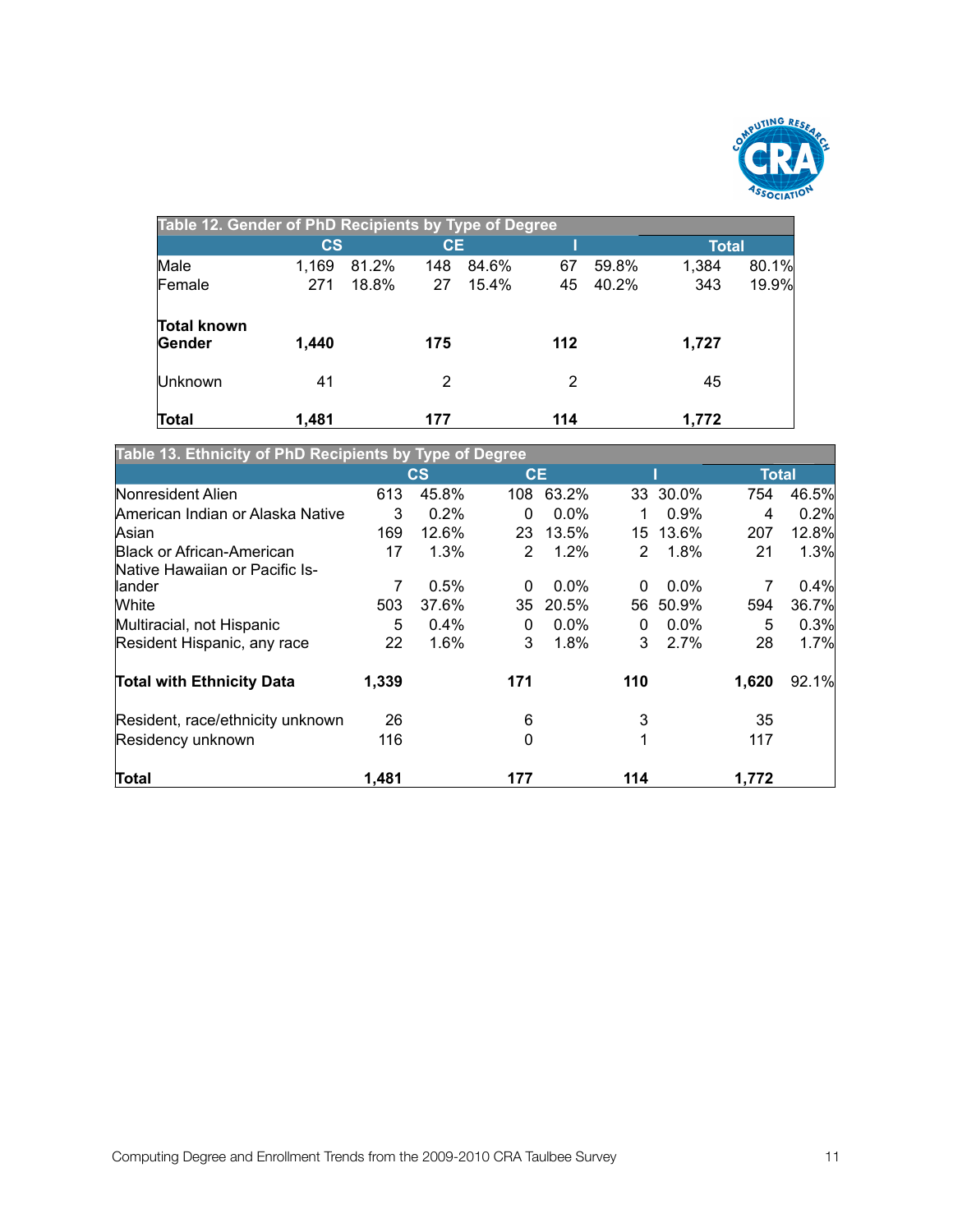

| Compilers<br>$4 - 5a$<br>51<br>$\frac{80}{80}$ 0 0 $-$ 0<br>$\boldsymbol{\sim}$<br>Programming Languagos/<br>52<br>$\alpha$ $\alpha$ $\alpha$ $\alpha$ $\alpha$<br>0 10 10 N<br>Dperating Systems<br>$\overline{\phantom{0}}$<br>102<br>$\circ$ $\frac{1}{2}$ $\circ$<br>$5 \times 7$<br>ၜ<br><b>Networks</b><br>32<br>$\frac{16}{10}$ + 000<br>$\circ$ $\circ$ $\circ$<br>$\boldsymbol{\sim}$<br>Information Systems<br>Information Science<br>$\frac{6}{5}$<br><b>5000</b><br>$0 - 70$<br>$\overline{\phantom{m}}$<br>Assurance/Security<br>$\circ$ $\circ$ $\circ$<br>$\frac{1}{2}$ $\alpha$ $\beta$ $\beta$ $\alpha$<br>51<br>$\mathbf{\Omega}$<br>Information | 111<br>$\sim \alpha \leq v$<br>$\sum_{k=1}^{N}$ is $\alpha$ + 0<br>S<br>Software Engineering<br><b>Social Informatics</b><br>$\overline{21}$<br>$P$ $Q$ $Q$ $Q$ $Q$<br>$\alpha - 4 -$<br>$\overline{\phantom{0}}$<br>Social Computing/<br><b>Numerical Computing</b><br>28<br>50000<br>$0$ $0$ $4$ $-$<br>$\overline{\phantom{0}}$<br>Scientific/<br>55<br>33は0<br>$\frac{1}{2}$ + $\sim$ 00<br>$\sim$<br>Robotics/Vision |
|--------------------------------------------------------------------------------------------------------------------------------------------------------------------------------------------------------------------------------------------------------------------------------------------------------------------------------------------------------------------------------------------------------------------------------------------------------------------------------------------------------------------------------------------------------------------------------------------------------------------------------------------------------------------|---------------------------------------------------------------------------------------------------------------------------------------------------------------------------------------------------------------------------------------------------------------------------------------------------------------------------------------------------------------------------------------------------------------------------|
|                                                                                                                                                                                                                                                                                                                                                                                                                                                                                                                                                                                                                                                                    |                                                                                                                                                                                                                                                                                                                                                                                                                           |
|                                                                                                                                                                                                                                                                                                                                                                                                                                                                                                                                                                                                                                                                    |                                                                                                                                                                                                                                                                                                                                                                                                                           |
|                                                                                                                                                                                                                                                                                                                                                                                                                                                                                                                                                                                                                                                                    |                                                                                                                                                                                                                                                                                                                                                                                                                           |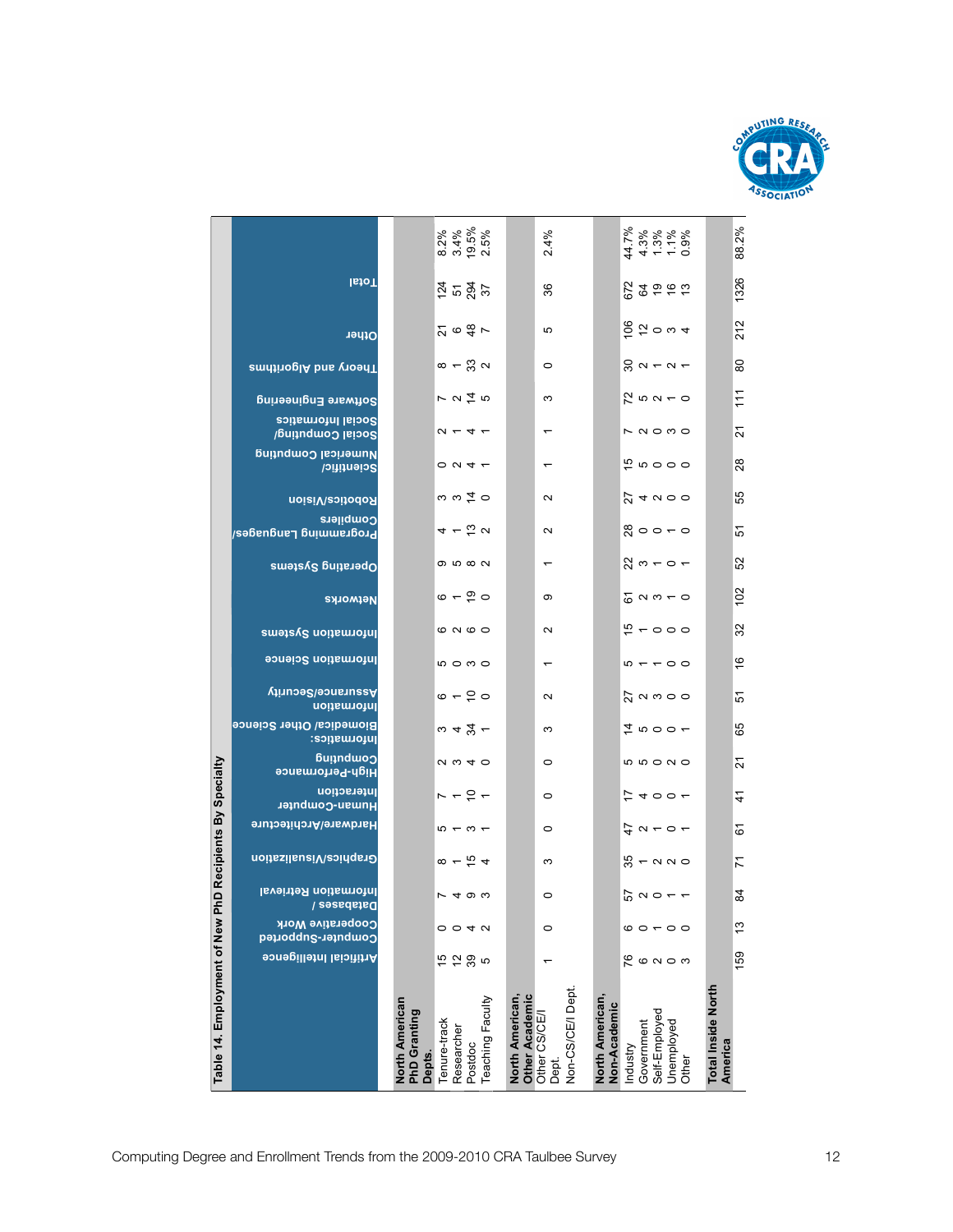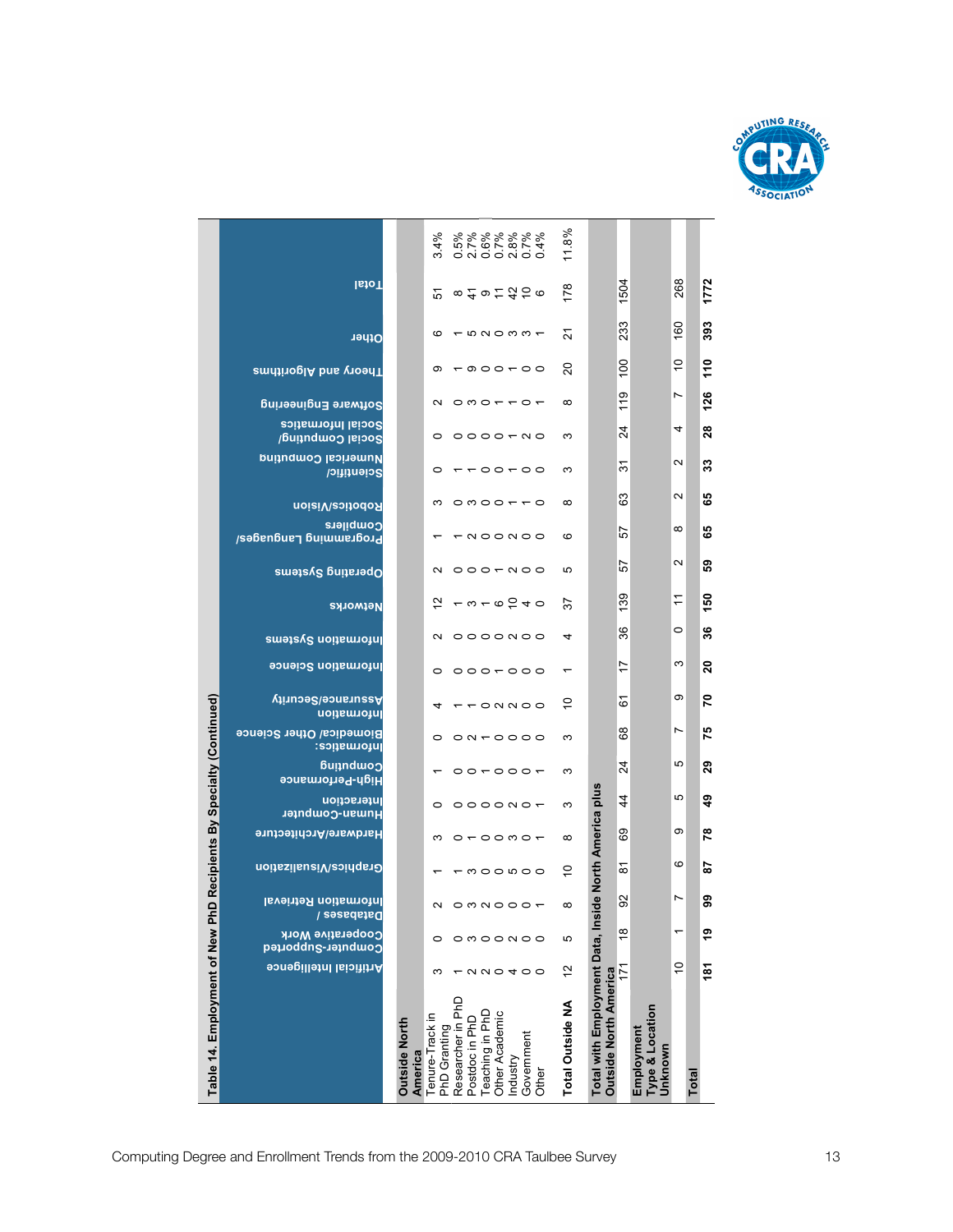

#### **Concluding Observations**

Despite difficult economic times, academic computing programs seem to have held their own in 2009-10. Undergraduate enrollments increased, and graduate enrollments held steady. Though a smaller fraction of doctoral graduates took tenure-track positions available at North American Ph.D.-granting departments, and positions in industry, post-doctoral positions utilizing the graduates' doctoral computing expertise were available to them. It will be interesting to see the impact on the future faculty job marked of this increased number of persons with post-doctoral research experience. It also will be interesting to see if the use of post-doctoral research positions continues near its present level once economic conditions improve.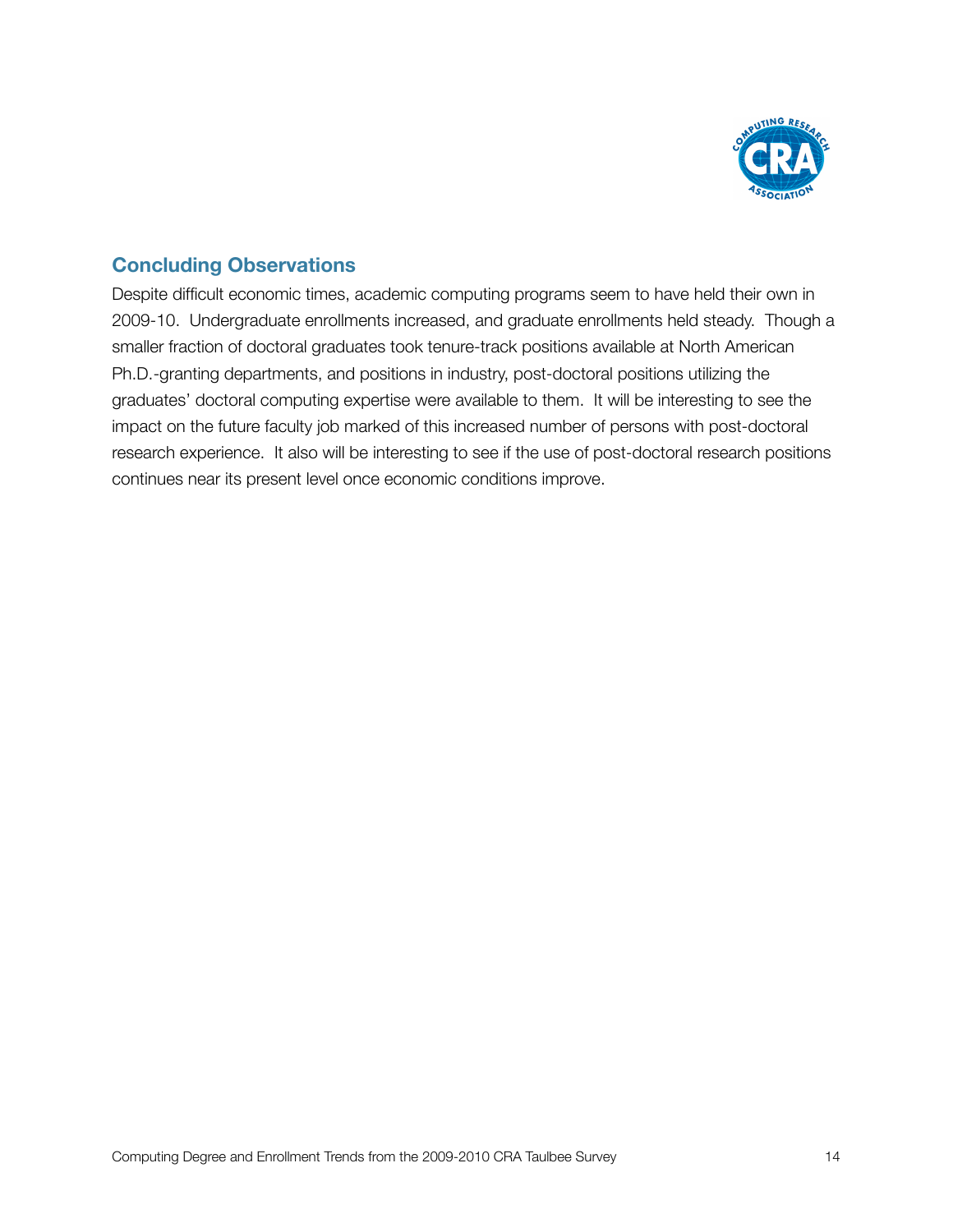

#### **Participating Schools**

**US CS departments that responded to the survey include:** Arizona State University, Auburn, Boston University, Brandeis, Brown, Carnegie Mellon, Case Western Reserve, City University of New York Graduate Center, College of William and Mary, Colorado School of Mines, Colorado State, Columbia, Cornell, Dartmouth, DePaul, Drexel, Duke, Florida Institute of Technology, Florida International, Florida State, George Mason, George Washington, Georgia Institute of Technology, Georgia State, Harvard, Illinois Institute of Technology, Indiana, Iowa State, Johns Hopkins, Kansas State, Kent State, Lehigh, Louisiana State, Massachusetts Institute of Technology, Michigan State, Michigan Technological, Mississippi State, Montana State, Naval Postgraduate School, New Mexico Institute of Mining and Technology, New Mexico State, New York University, North Carolina State, North Dakota State, Northeastern, Northwestern, Oakland, Ohio, Ohio State, Old Dominion, Oregon State, Pace, Pennsylvania State, Polytechnic, Portland State, Princeton, Purdue, Rensselaer Polytechnic, Rice, Rochester Institute of Technology, Rutgers, Southern Illinois University (Carbondale), Stanford, State University of New York (Stony Brook), Stevens Institute of Technology, Syracuse, Texas A&M, Texas Tech, Toyota Technological Institute (Chicago), Tufts, Vanderbilt, Virginia Tech, Washington State, Washington (St. Louis), Wayne State, Western Michigan, Worcester Polytechnic, Wright State, and Yale.

**University of:** Alabama (Birmingham, Huntsville, and Tuscaloosa), Albany, Arizona, Arkansas (Fayetteville), Buffalo, California (at Berkeley, Davis, Irvine, Los Angeles, Riverside, San Diego, Santa Barbara, and Santa Cruz), Central Florida, Chicago, Cincinnati, Colorado (Boulder and Colorado Springs), Connecticut, Delaware, Florida, Georgia, Idaho, Illinois (Chicago and Urbana-Champaign), Iowa, Kansas, Kentucky, Louisiana (Lafayette), Maine, Maryland (Baltimore Co. and College Park), Massachusetts (at Amherst, Boston, and Lowell), Michigan, Minnesota, Mississippi, Missouri (at Columbia), Nebraska (Lincoln), Nevada (Las Vegas and Reno), New Hampshire, New Mexico, North Carolina (Chapel Hill and Charlotte), North Texas, Notre Dame, Oklahoma, Oregon, Pennsylvania, Pittsburgh, Rochester, South Carolina, South Florida, Southern California, Southern Mississippi, Tennessee (Knoxville), Texas (at Arlington, Austin, Dallas, El Paso, and San Antonio), Tulsa, Utah, Virginia, Washington, Wisconsin (Madison), Wyoming.

**Computer Engineering departments participating in the survey this year include:** Boston University, Brigham Young, Clemson, Florida Institute of Technology, Iowa State, Northeastern, Old